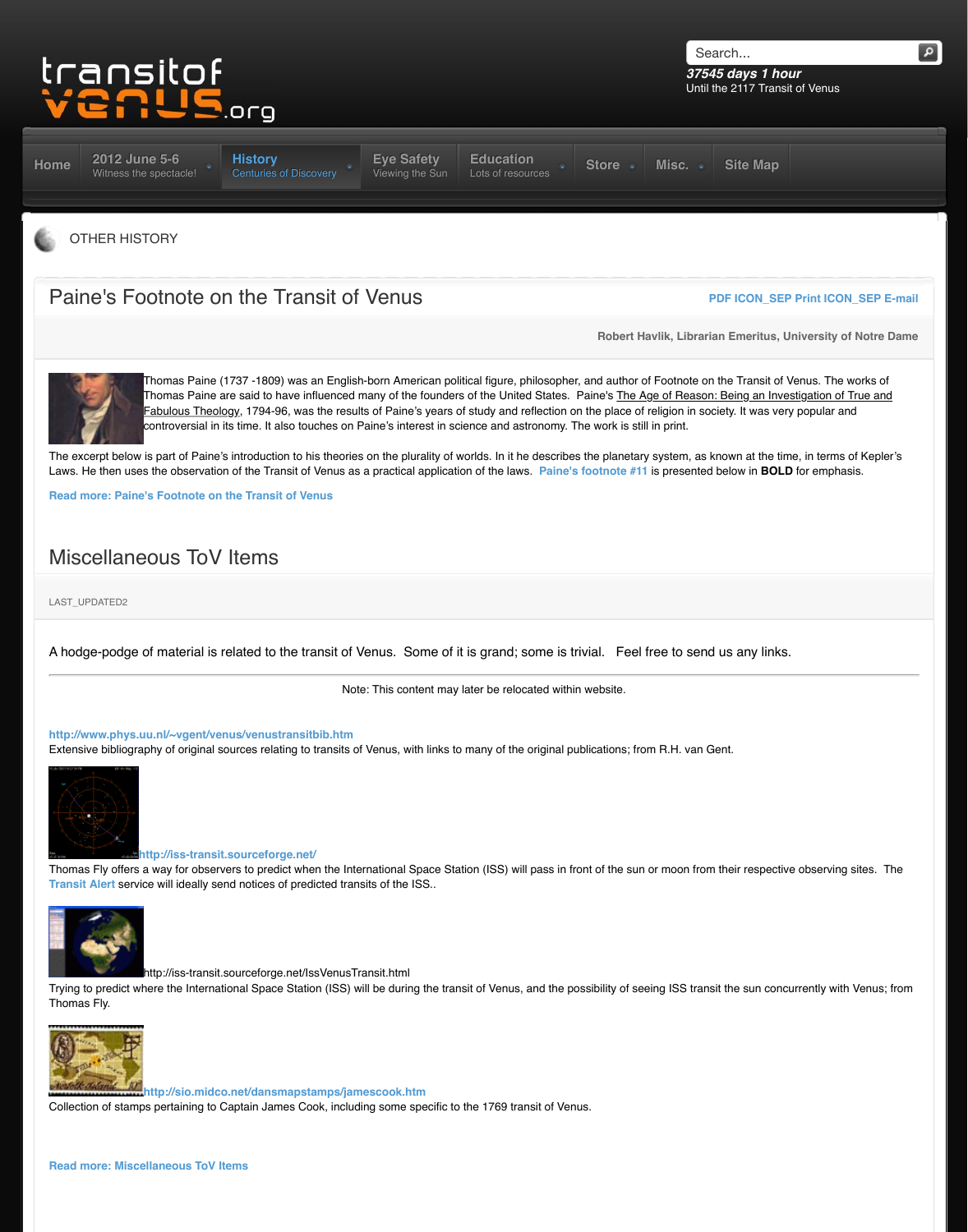### [Quotes from the Tra](http://www.transitofvenus.org/history/other-history/174-links-other-history)nsit of Venus

LAST\_UPDATED2

"Willingly would I burn to death like Phaeton, were this the price for reaching the Sun and learning its shape -Eudoxus

"...the clouds, as if by divine interposition, were entirely dispersed, and I was once more invited to the grat [agreeable spectacle, the object of my sanguine wishes...I cou](http://www.phys.uu.nl/%7Evgent/venus/venustransitbib.htm)ld scarcely have wished for a more extended -Jeremiah Horrocks

["This sight...is by far the noblest astronomy affords..."](http://eclipse-maps.com/Eclipse-Maps/Transits.html) -Edmond Halley

["Liquor gives us the necessary strength for determinin](http://image.gsfc.nasa.gov/poetry/venus/VT8.html)g the distance of the Earth from the Sun." -Alexandre-Gui Pingré

**[Read more: Quotes from the Transit of Venus](http://adsbit.harvard.edu/cgi-bin/nph-iarticle_query?bibcode=1882MNRAS..43...41J)**

# [Hoole and Other Destinations](http://www.nojum.net/articles/venustransit/history/) in England

LAST\_UPDATED2

**St Michael's Church, Much Hoole, Lanca Carr House, Bretherton, Lancashire Manchester Town Hall, Lancashire Lower Broughton, Manchester [Li](http://www.transitofvenus.org/history/other-history/153-quotes-from-the-transit-of-venus)verpool Museum, William Brown Street, Liverpool St Michael's Church, Toxteth, Liverpo Westminster Abbey, London**

### **St Michael's Church, Much Hoole, Lancashire**